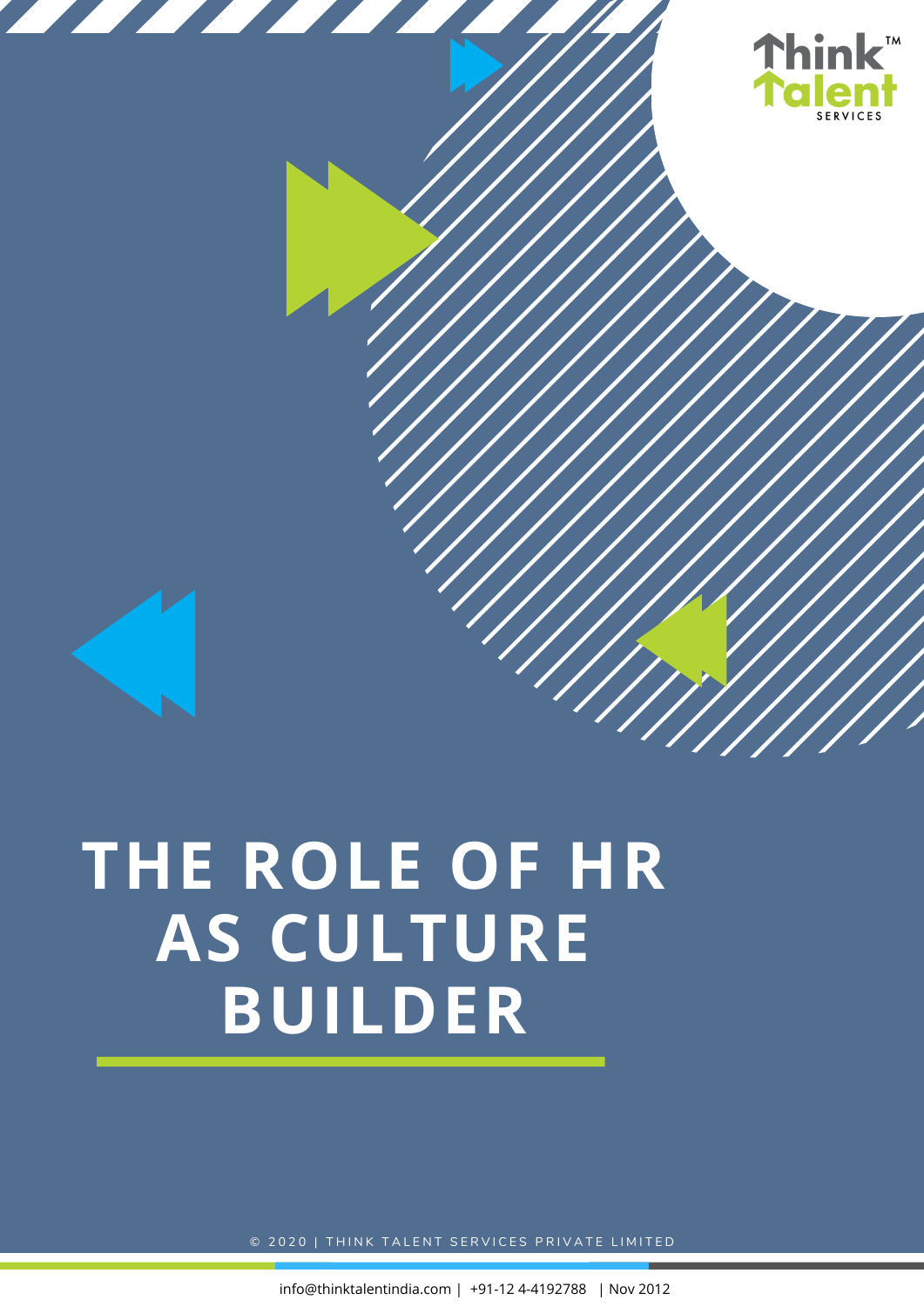## **A B O U T T H I N K T A L E N T S E R V I C E S**

"Enabling growth strategies by catalyzing Transformation, Leadership and Capability"

Think Talent is a consulting and facilitation firm that collaborates with organizations to help them realize their full value delivery potential. Our strengths lie in creating solutions around strategic leadership alignment, help organizations chart transformation road maps and support building of superior leadership talent. Our team (and network) consists of hand-picked seasoned professionals from business & HR functions who have had extensive experience inside organizations and are considered experts in their fields. We believe that each client situation is unique and requires a 'made to fit' solution creation approach. Co-creation, simplicity and pragmatism are key elements of our solutions.

## **Breakfast meeting series**

The purpose of this series of roundtable discussions is:

- To disseminate ideas that will help to address and synthesize critical issues in the area of leadership development-specifically applicable and relevant to the Indian context
- Create a platform to bring together a group of corporate practitioners on a regular basis and learn from their perspectives as well as share it with the larger corporate fraternity

This series of breakfast discussions was held on 30/Nov/2012 and the topic was " **The Role of HR as Culture Builder"**

## **Note:**

The document captures the thoughts, insights and views of the participants shared through the discussion, with additions made by Think Talent to enhance the content and lucidity. It is meant for limited circulation and no parts of the content can be reproduced without permission.

Participant profiles are shared later in the document.

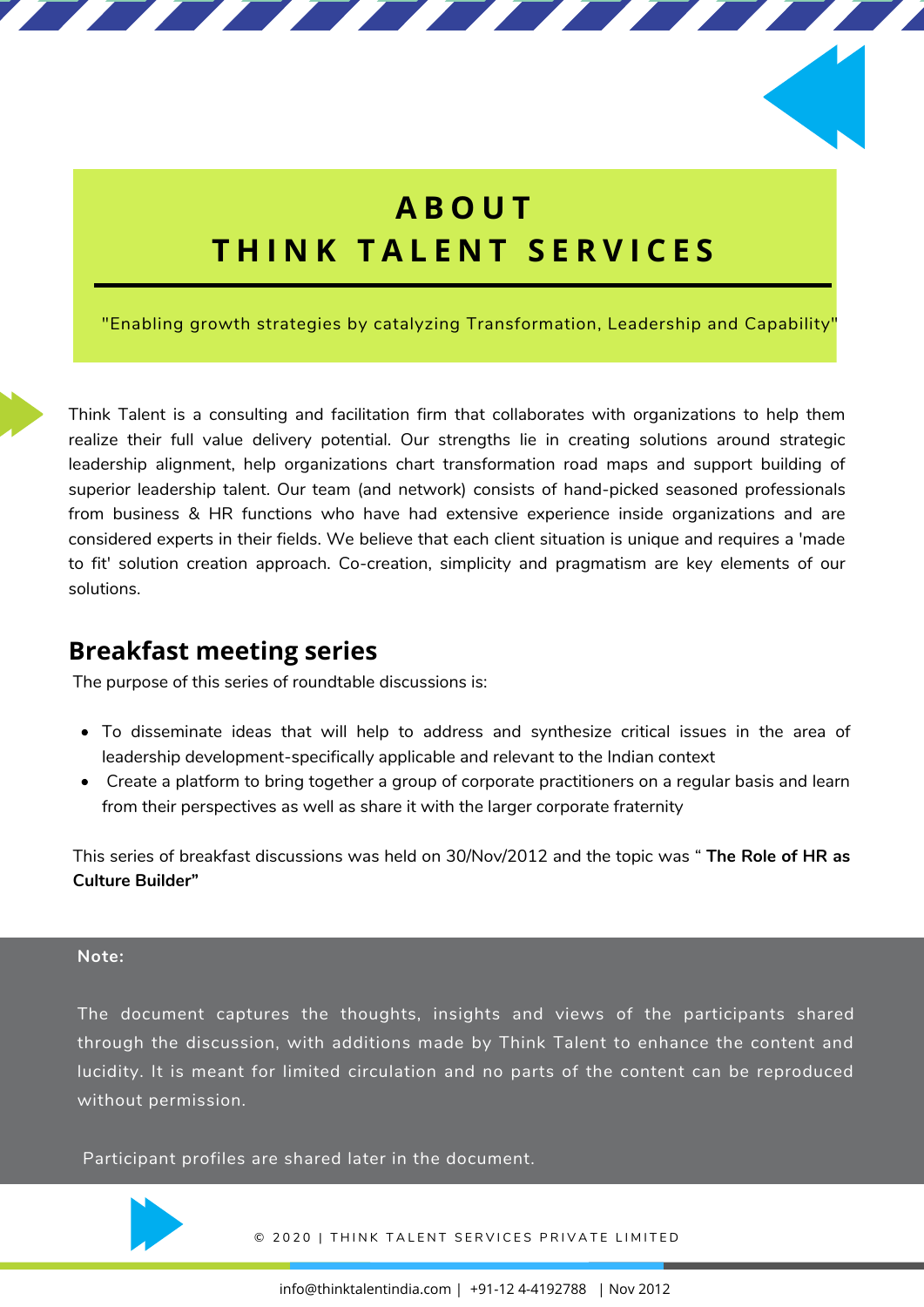There seems to be something in the DNA of some companies that makes them survive and ride the change wave better than others. The nature of leadership and the organization's ability to manage change are keys to the sustainability and survival of an organization. Change management and leadership are closely linked to the real DNA of an organization, and very few companies are able to go thru this process survive profitably. A research by Bain & company states that nearly 70% of business leaders agree that Culture provides the greatest source of competitive advantage. In fact more than 80% business leaders believe that an organization lacking a high-performance culture is doomed to mediocrity. While more than 75% business leaders believe that culture is changeable and 65% admit that they need to change it fewer than 10% business leaders succeed in building culture.

Our findings on the common cultural preferences of Indian managers show that Indian managers are more comfortable in the traditional work environment as compared to working in the fast changing new paradigm. This paradigm has a higher degree of uncertainty and needs more flexibility and a higher focus on managing people issues and attitudes along with managing people performance. Some key elements of the common cultural preferences of the Indian managers are: clear well defined organization structures, where reporting relationships are explicit as opposed to working in matrix organizations where vertical & horizontal relationship lines cut across functions, businesses and geographies. Managers also have a predisposition towards an individualistic approach as opposed to collaboration and team work. It seems that the Indian managers are not comfortable in giving feedback and are likely to avoid conflict. This may impact the development of people and the ability to manage conflicting priorities effectively. The areas of 'result orientation' and 'timely delivery' are also mired by the 'chalta hai' attitude, as this is more acceptable than the pressure of constantly delivering high quality service.

In the recent years, there are four major trends that are significantly impacting organizations:

- Uncertainty is a reality across Organizational Levels.
- How we deal with Uncertainty would determine business success
- Pace of Change is Accelerating: The world is moving so fast that even the short term seems long
- -Business Models can disintegrate much more quickly than before
- Rapidly increasing premium on innovation. -The need to innovate will require the organization to use their human capital better
- Values and attitudes of Millennial -People to be measured on the basis of their contributions not their credentials

In this context building a winning culture that enables the organization to survive profitably in testing times becomes a factor of paramount importance. It is this DNA that most organizations strive to achieve/build.

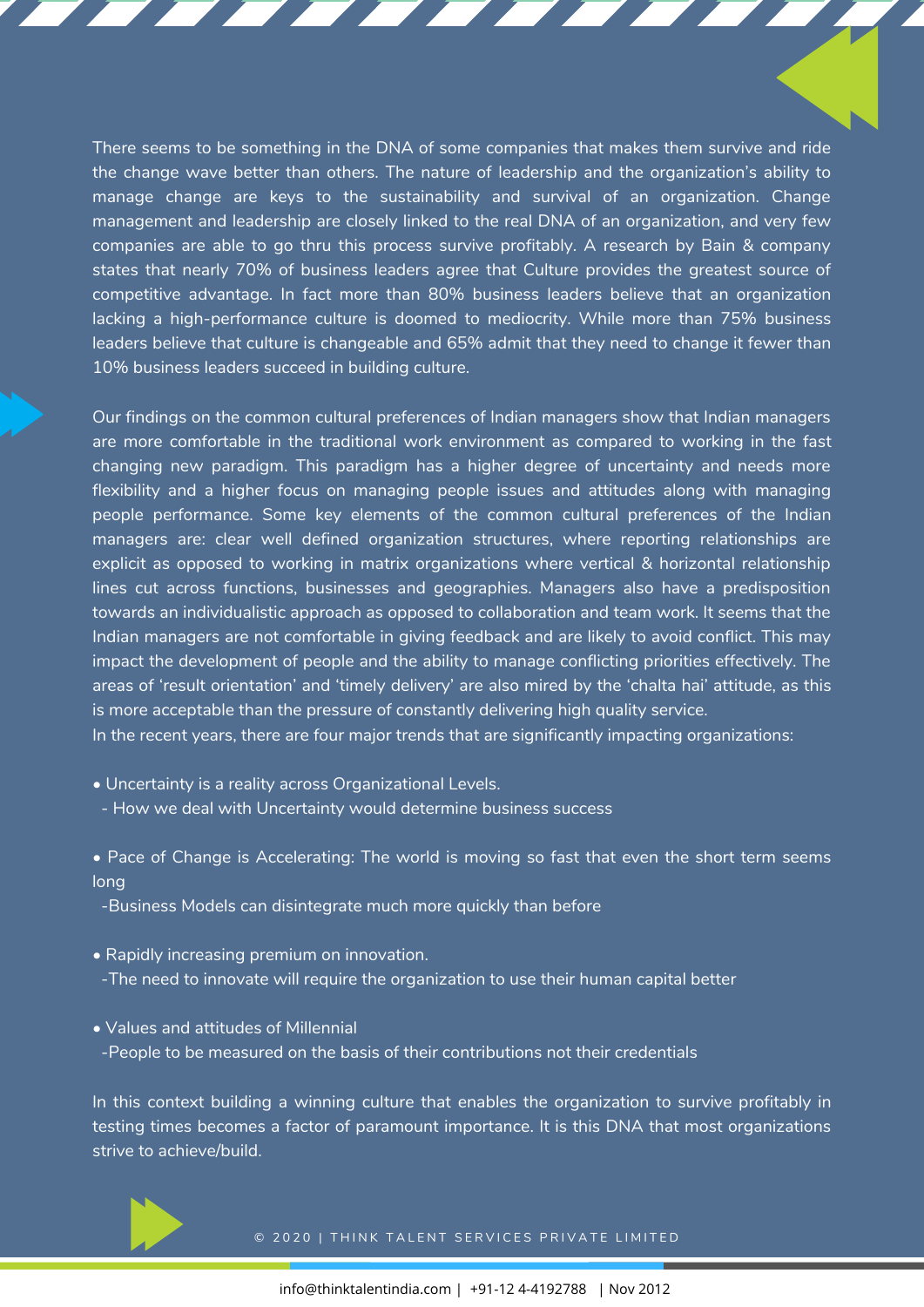## **Enablers/ Pillars of culture formation and propagation process – Larger Responsibility**

Culture is a very wide term and can have meanings in various facets such as arts, cultivation, education and the behaviors and beliefs characteristic of a particular social, ethnic, or age group. If we consider the definition given by the German sociologist Georg Simmel , culture is "the cultivation of individuals through the agency of external forms which have been objectified in the course of history". Therefore in the organizational context one of the ways of thinking about culture may well be 'the environment which enables learning and growth'. In most of the organizations there are two groups that are considered responsible for culture - Leadership and HR. while the leadership defines the organization culture it is the responsibility of HR to drive the agenda and make sure that culture percolates to all levels of the organization. HR is the custodian of the Organization culture and one of the key roles of HR is to drive culture. The question that arises is: Are there enough systems and processes for measuring the "what and how" of culture?

**Anusha Suryanarayan: "If you (HR) sense what needs to change in the organization but if your processes do not change even within the HR team then change will not come by".**

**Vipin Arora: "One way in which culture can be driven in an organization is by having robust mechanism to recognize and reward the behaviours that are in line with the organization culture. This can be done by looking beyond the traditional R&R metrics".**

One prevalent school of thought suggests that more often than not the personality of the organization is based on the values of its founder/leader and this defines the culture of the organization and hence, the role of the HR function is to drive the culture building process across all levels in the rest of the organization. Therefore, HR professionals within an organization are one of the key internal catalysts for supporting and enabling the changes.

For instance a few decades back the MD of an Indian public sector oil company, a war veteran from the 1965 war. He wanted the company to be known for its own buck and not walk on Govt. of India crutches. His vision was to create an identity by our own work. Therefore leaders and how they behave impact the organization in a way to create a particular kind of culture. This is one way of looking at culture

where one leader may look at creating a separate identity for the organization within a larger eco system of PSUs.

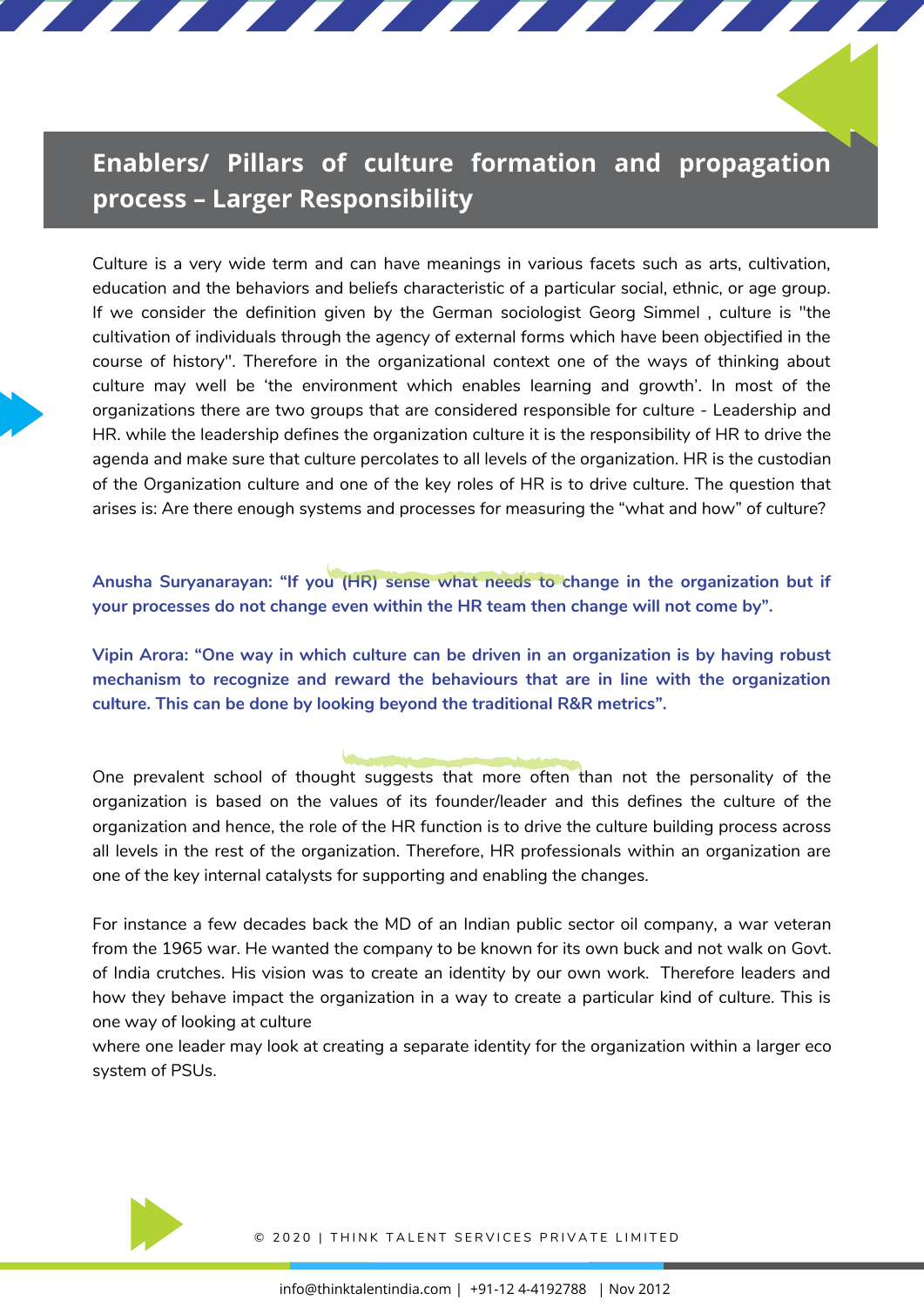

However, a change in leadership which is inherent to the way a PSU works, and may also be true for the new age private enterprises they too are now seeing change in leadership as a crucial aspect to bringing about change in culture and the way the organization works.

**Rahul Goswamy: "PSUs have an interface with the Government on one side and with business on the other. Those PSUs who outperform are the ones that are business aligned. While the leadership may keep changing, but there's something in their DNA which continually grooms talent. Hence, PSUs have always maintained a talent pool of technocrat leadership".**

The other school of thought is asking questions of the role of HR in building culture. Leaders and organizations are questioning the actual value that HR adds, or not and several strong viewpoints are suggesting that HR is not doing enough to help sustainability of organizations. Survey done by KPMG also suggests that that there are significant gaps with regard to the primary role of HR. Which to assess, evaluate and build the DNA of the organization by having clear people strategy in place as it is is acknowledged only by 35% of the respondents.

**Sameer Wadhawan: "Mostly, we tend to take a very uni-dimensional view of culture. There's Talent, and there's Environment (or culture). And the glue that is supposed to bind these is Leadership. When we talk of culture, we generally refer only to the environment aspect, and ignore the talent & leadership aspects. As HR professionals, we need to have all three aspects in our minds, instead of focusing only on one part."**

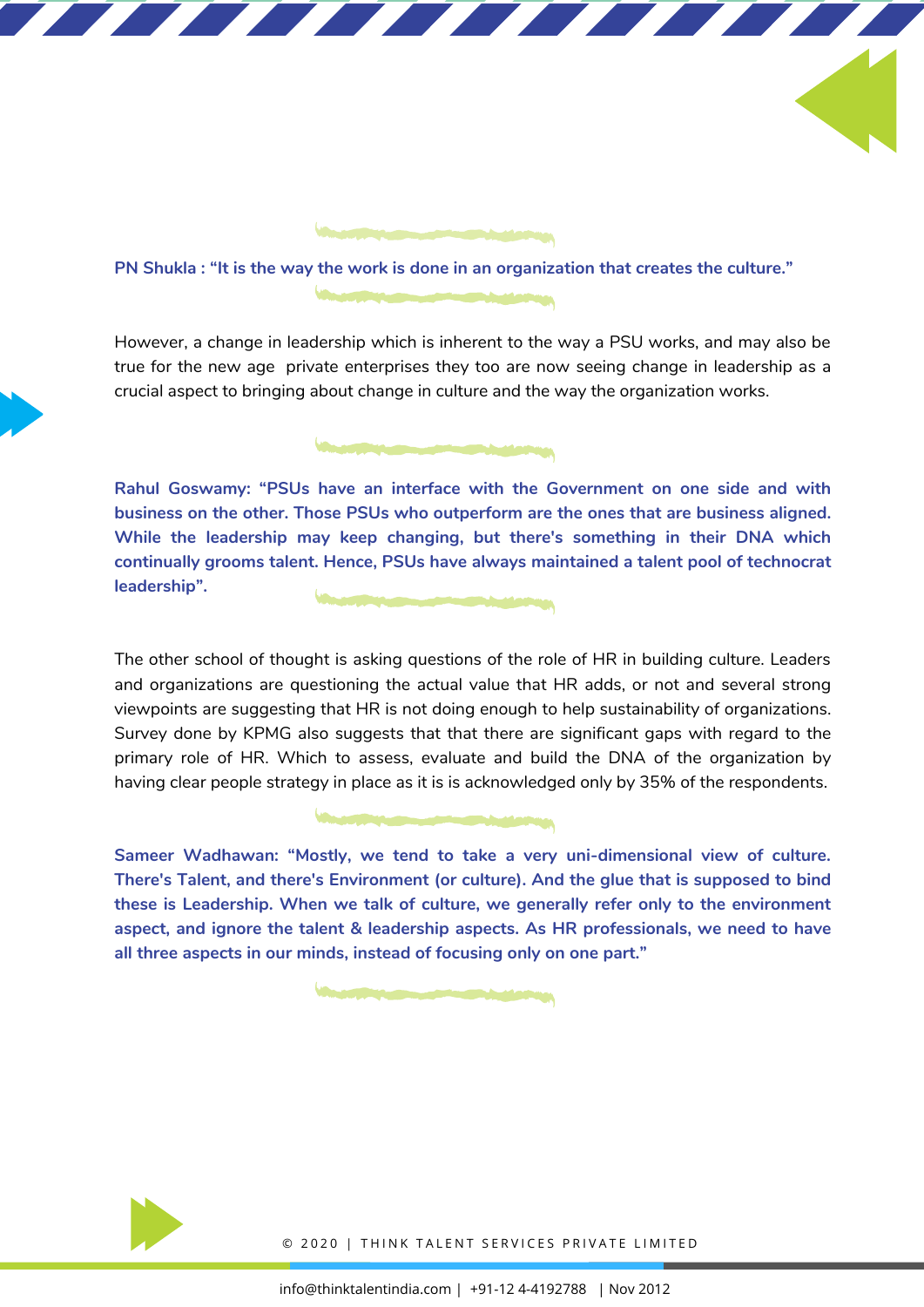## **HR - The value creation paradigm**

The current business environment which is fraught with challenges and the future seeming to be no different, the question regarding the value that a function adds is becoming more prominent. The HR community many a times is perceived to be distant from the challenges that are faced by a business person on the ground. Further, today's environment is seemingly more skewed towards immediate and short term success. This may lead to situations where HR will probably find itself in a dilemma while playing the role of a conscious keeper or it may get questioned on tangibility of its contribution. Few sub-functions within HR for like Talent Acquisition can confidently show tangible outcomes however there are others that are still trying to figure out a way to answer this question.

If the long term value creation that can be co-owned by HR. Then how many of the professionals today are really comfortable to voluntarily take "Culture creation and sustenance" as a tangible, concrete metric or KRA as a part of their role. What are some of the doubts and reservations that crop- up in the mind of the HR professional? Is it to do with the ambiguous nature of the subject itself? Is it the difficulty to balance the demands of the immediate and long term issues and impacts? Is it the inability or lack of experience to use the existing HR levers more meaningfully and in an integrated fashion to create tangible value?

**Dr. Shalini Lal: "Sometimes one wonders if HR professionals have forgotten that they have a huge arsenal of their own in terms of their subject matter expertise and the thoughtfulness of applying the professional expertise that HR brings to the organization is a key responsibility of the HR function".**

The list of such questions is long; however it does highlight a fact that within the HR community and also in the other business groups the introspection has started and has also resulted in certain very promising actions/steps been taken to answer some of these.

**Sanjay Chaturvedi: "Often we think of culture building as a huge plan and an exercise in** itself. But perhaps one of the ways is to take small steps in our own areas. One can think of it **as any activism being linked to some kind of output"**.

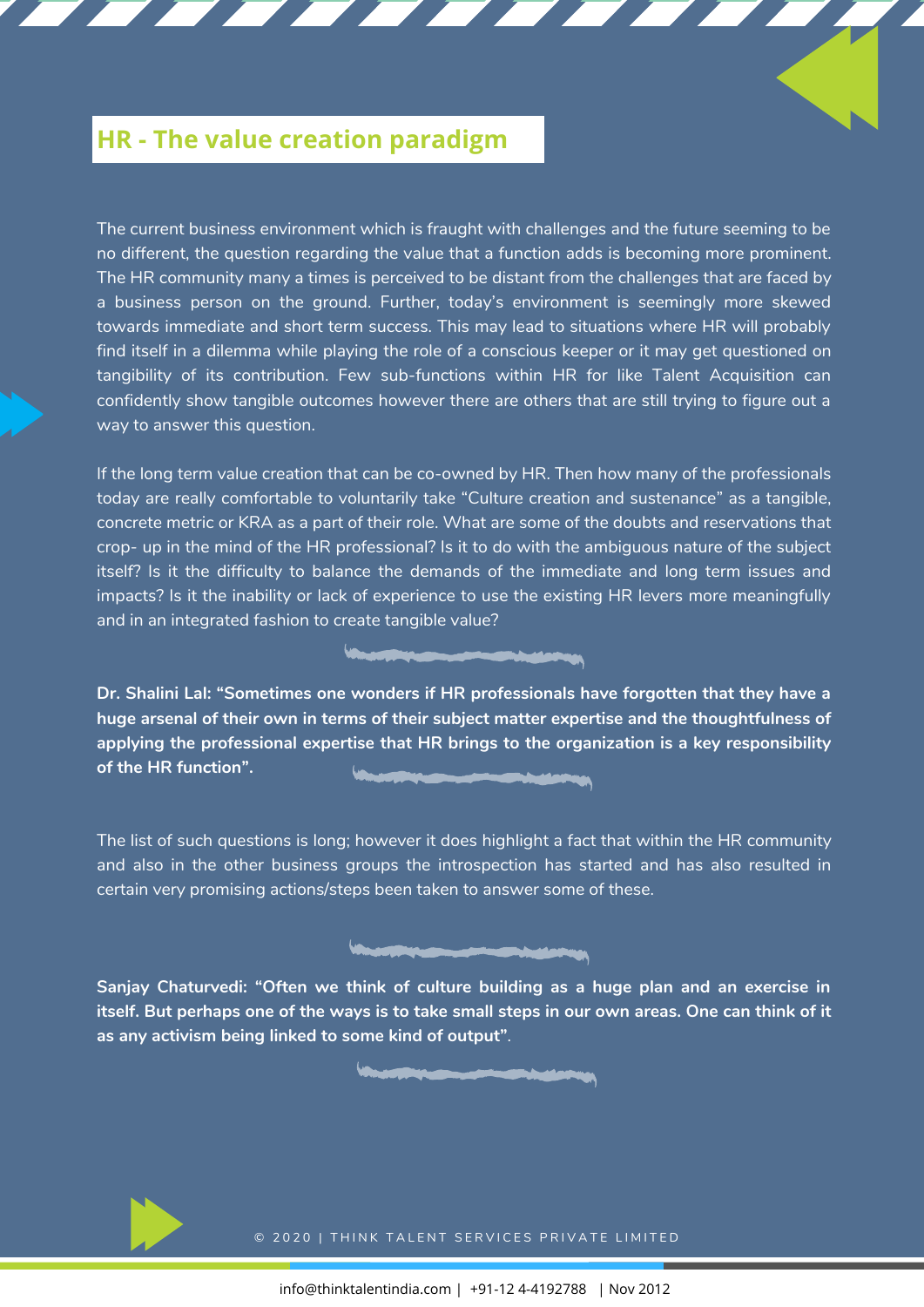To name a few, HR becoming a key stakeholder in strategic decision making, the role of ethics & values and the way it needs to be instilled suddenly becoming imperative because of the recent corporate scams and scandals. The more the maxim "Business is good, Good is business" is advocated and practiced, the more are the possibilities for HR to create significant value and to assert its point of view in important forums.

**Lipika Verma: "While the tone of the organization is set by the leadership team, we as HR need to act as mirrors for our business leaders, and guide and coach business leaders in taking the decisions that support the culture that they are trying to propagate"**

The HR function can also create value by driving the learning and development agenda. This can be done in such a way that it can enable the organization at large to recognize the culture/shift in culture and provide tools to the employees to help them fit in better with the culture. One of the ways this can be carried out is by following a three pronged approach. Firstly HR should be able to identify openness to change. HR professionals are plugged in to the organization they know what employees are talking about. HR professionals should be able to sense the openness that the employees have towards change especially in this dynamic environment. One example wehre this has bee done is that of the telecom industry (both device makers and service providers) technology and innovation along with the price wars have ensured that devices are obsolete as soon as they hit the shelves. Also with each service provider announcing more value added services to match the innovations in the device segment coupled with a constant pressure of losing customers to competition due number portability, has put unfathomable premium on change and innovation. In such a dynamic environment the ability of HR to be able to sense openness to change is as valuable as gold itself.

Secondly, it is the willingness of the organization to change that should be taken in to cognizance. HR Professionals should be able to sense the belief system of the majority of decision makers in the organization quickly and accurately. Also, the market & business acumen of the HR professionals is critical, and so is their ability to match the current belief system with the requirements of the competitive market, map out the extent of change required in the belief system, and how to enable that change.

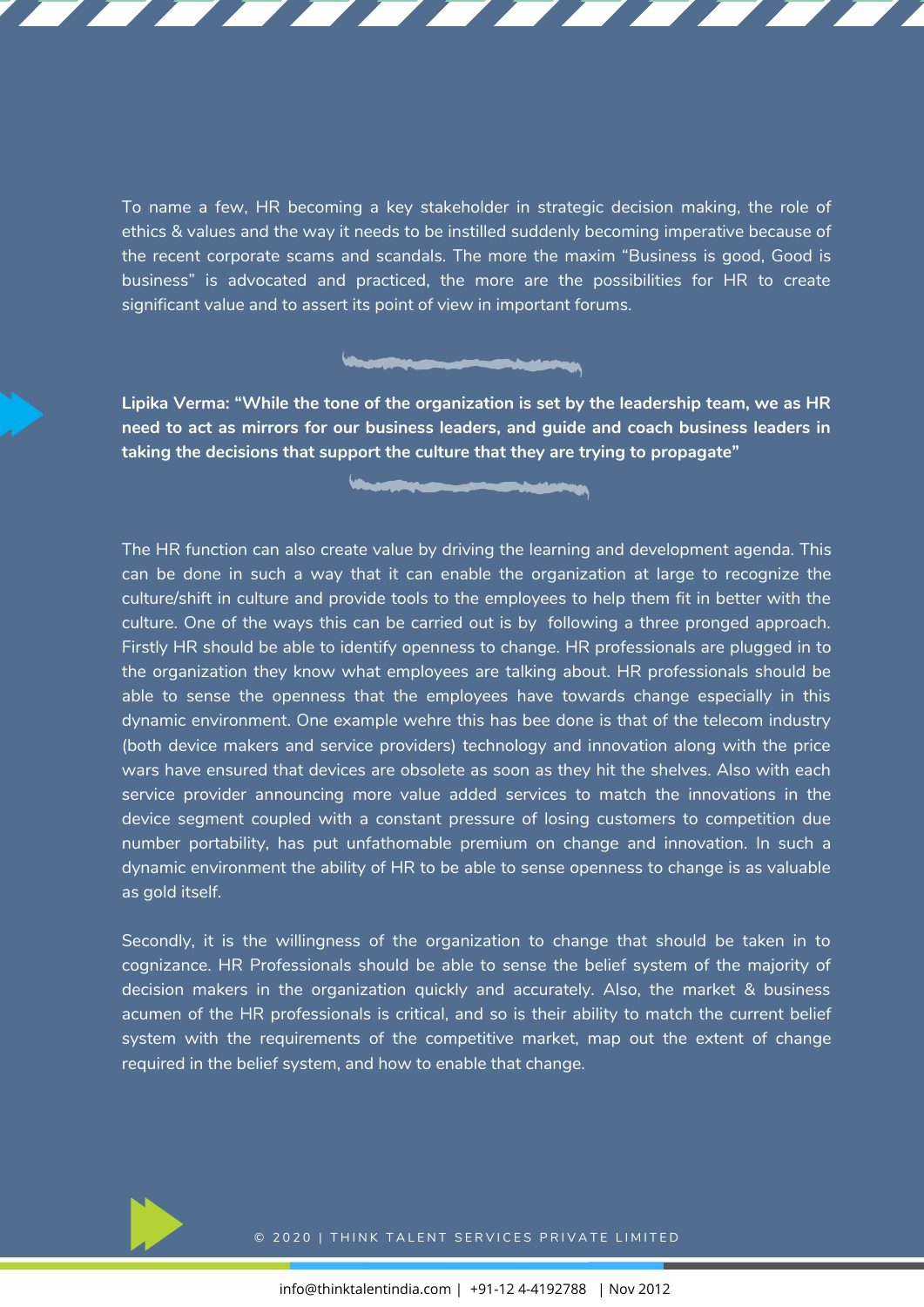Thirdly and under the direct control of HR is the Learning agenda which can enable the employees of the organization to up skill themselves to successfully to drive the culture change. For example ,let's take the case of a company that is doing very well and the predominant belief system in this organization is that of a degree of contentment. So the vision of the second growth curve (x to 2x) is not getting translated. In such a case, how attuned is the HR person to understanding the belief system and whether it is appropriate for the direction of the organization. And it is the HR person's mantle to drive the capabilities that will change the belief system sufficiently to enable and fuel the second growth phase.

**Renu Bohra: "Culture is such a big term, and it is pertinent that HR professionals understand the nuances of culture. During hiring, we always say that technical competence can always be** learned, but we have to see whether the person is culturally fit for the org, and we speak of **hiring for culture-fit".**

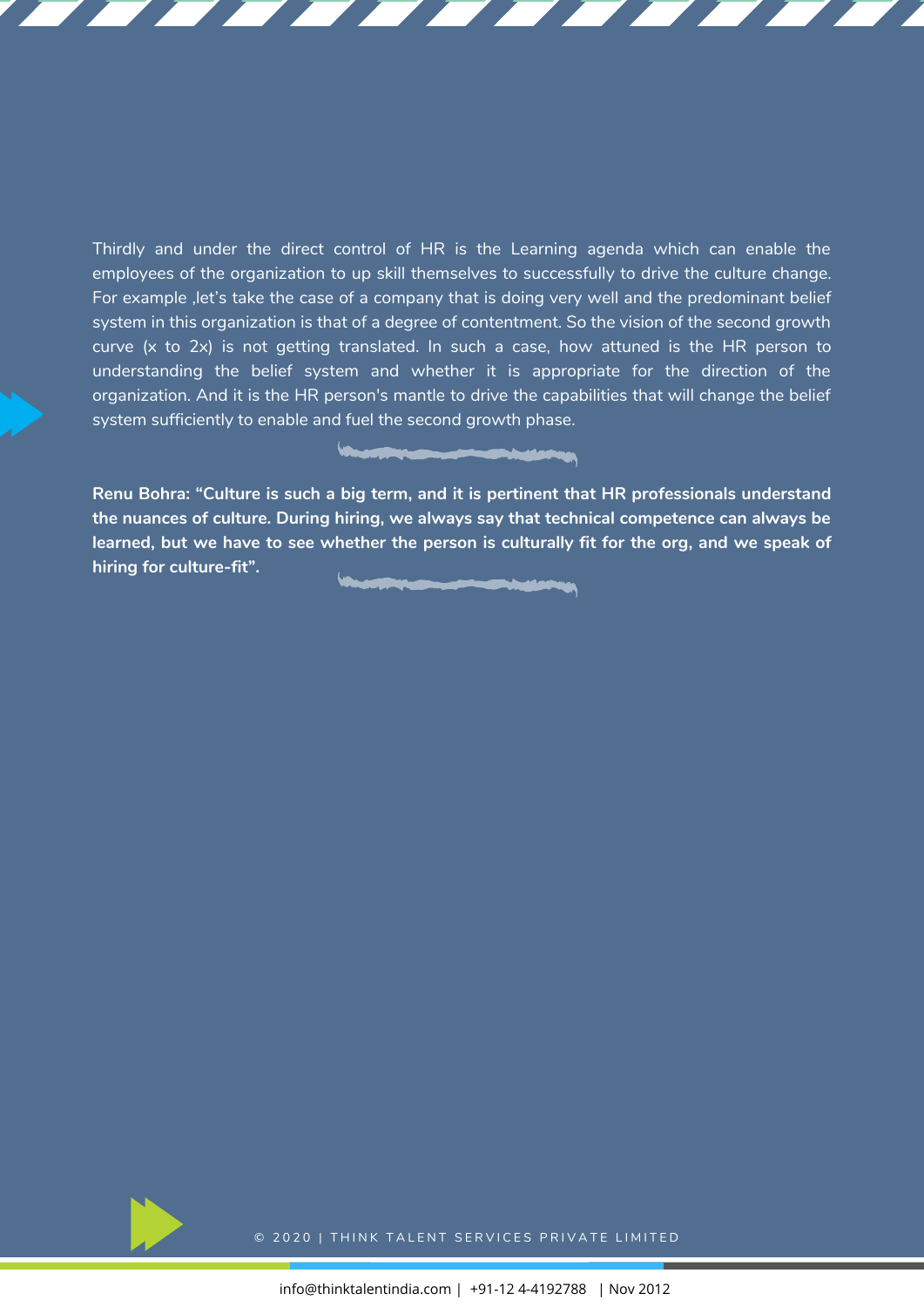## **Art of influencing – Critical lever for HR**

Over the last few decades, the role of HR has changed and is moving towards HR acting as the conscience keepers who have an influence on the leadership team in building culture. Even the way HR professionals speak today is markedly different from how they used to talk about 15 years ago. At that point in time the emphasis was on functional excellence alone, rather than on also being a strategic influencer and coach to leadership. Therefore culture building becomes an important responsibility of HR in the current times. Especially when people development is the focus area for most of the organizations and that too at a time when a lot of questions being asked regarding the role of HR and the value it creates for the entire organization. In this scenario it may be essential for the HR head to get a seat on the leadership table of the organization, regardless of the type be it MNC's or promoter driven companies.

**Smear Wadhawan: "My experience is that HR does have a seat at the table of the leadership of the org. HR can enable that the leadership team is demonstrating the behaviours aligned to the desired culture and help leaders reward and propagate behaviours that are indicative of the desired culture".**

HR should then be able to coach the leadership team to embody the behaviours that are characteristic of the culture of the organization. Also, HR should be consultant to the leadership team enabling the leadership to drive people development. HR has to be aligned with overall strategy of the organization and developing the people development agenda in line with the business requirement. This will let HR retain the seat on the table.

**Renu Bohra: "HR is dependent on the CEO who practically is the HR head and HR department is a consultant and HR should influence the thought process and opinion of the CEO".**

Culture building in an organization happens when HR and the leadership team start working in tandem. For instance a modern age ITES company was going through a flux about a decade back and it was time to take some corrective measures and realign the culture and take the organization in to the next growth phase. The organization was turning in to an elephant. Different businesses were completely misaligned each having a culture and philosophy of its own. Even HR was for each of these businesses started to have a very narrow view of its business alone and lost sight of the larger picture. With a new CEO coming in all this started to change. He at first aligned the HR and then started to make changes. A lot of people were moved across businesses and geographies. As a result over a few years people started to appreciate different businesses and functions and a more inclusive culture was built.

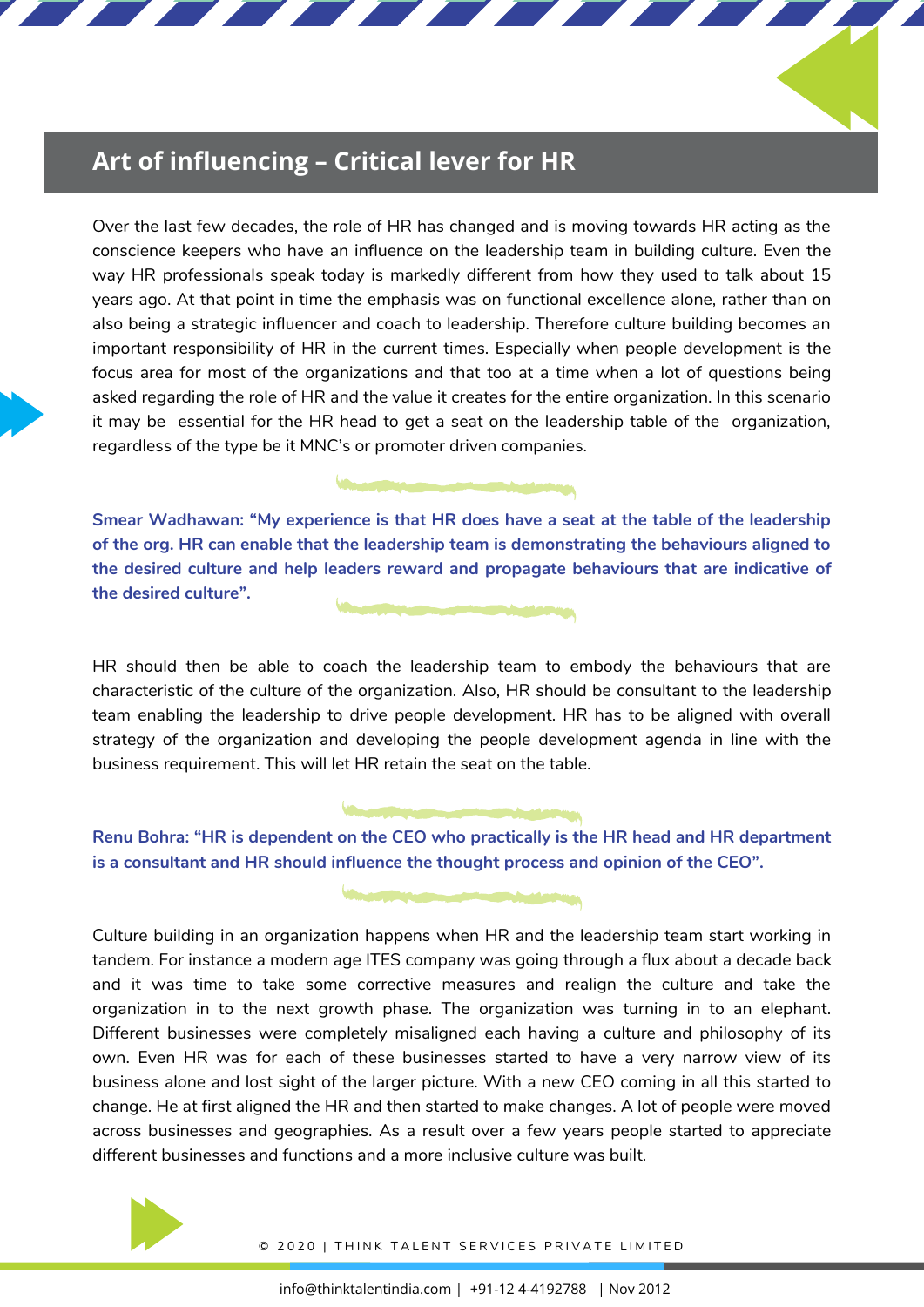

Rahul Goswamy: "It is the ability of the HR head to influence the CEO and the CEO's ability to **get him to drive the change agenda it is this glue that brings about culture change"**

HR my not find it easy to establish its credibility with business and it may take time and effort to build that credibility. But, once the leadership has a buy in to the culture building and people development agenda it does support HR in this endeavour. In promoter driven organizations it is about the HR function to demonstrate its commitment to and alignment with the business objective. If the promoter sees value in what HR is doing then decisions happen quickly and executions happen without any hiccups. The same is applicable to even to big corporate houses. However, the cycle time may be a bit longer and the process more defined.

**Praneet Mehrish: "You have to work with the leader of your organization. If the leader does not believe, or you(HR) can't influence him to believe in it, then you won't see much success in spite of having the best solutions"**

The role of HR as a coach and influencer of Senior leaders is very critical and we would like to caution that sometimes, the fact that the CEO is not influencable, may become an excuse for HR people to not drive change agendas, or not being aligned and being thoughtful about the work that we do that impacts culture.

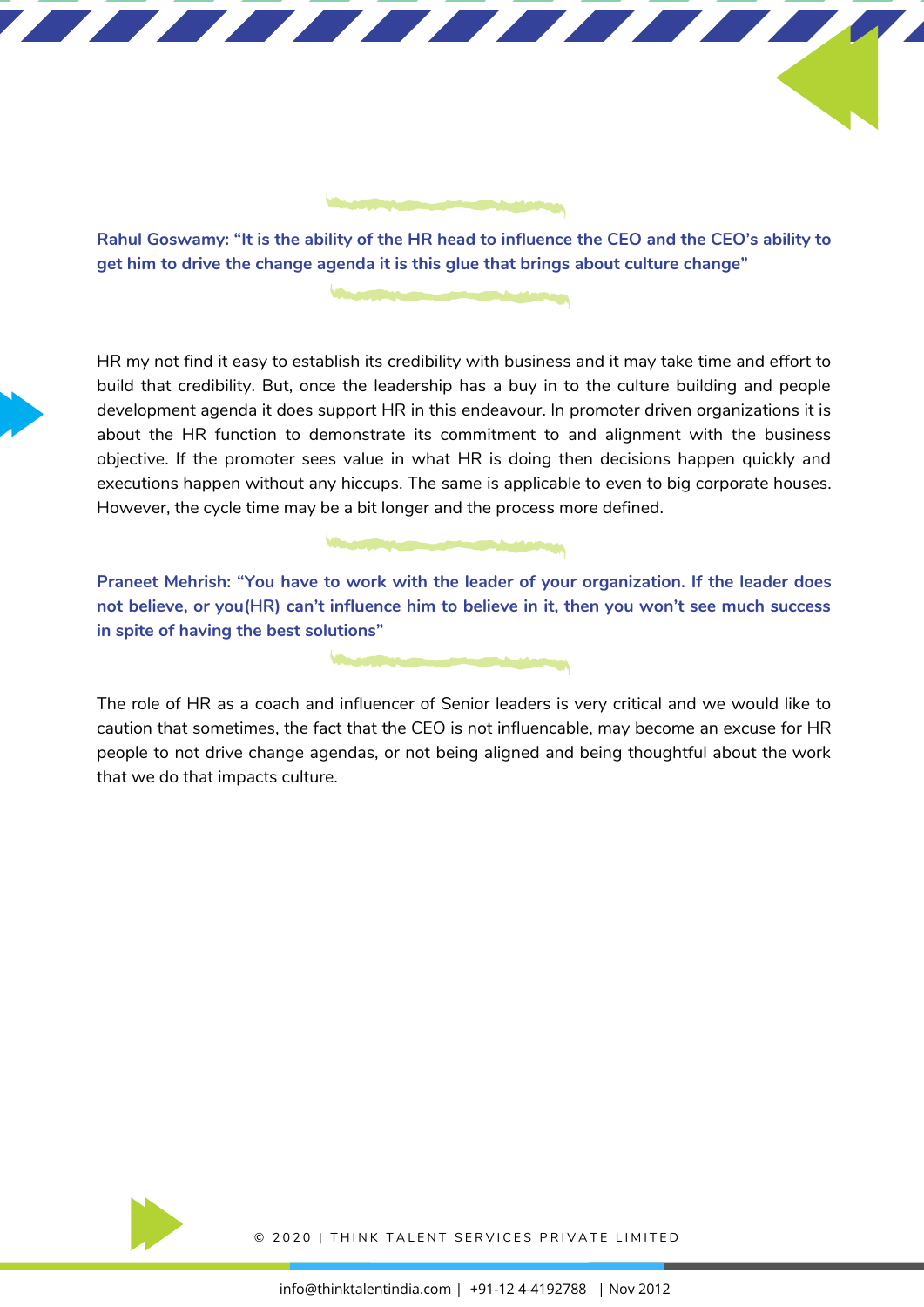## **Three roles of HR**

HR plays different roles at various levels in the organization and all these impact the culture of the organization in their own way. If one looks at the roles of the HR manager in creating the right culture, it can be broadly be viewed as in the figure on the next page. At the bottom-most there are the expectations of getting the operational work done right. This evolves into the midlevel of the pyramid, where the HR managers is expected to act as a business partner and help build skills and mindsets that enable organizations to keep up the current pace. And finally, the role of HR is that of a strategic partner in collective culture creation.

E E E E E E E E E E E

To understand this better let's take an example of attending to a critical resource requirement. At the operation excellence level the focus is on getting the individual with desired profile within the deadline given by business leader and Process Adherence eg: candidates from only an empanelled consultant.

At the business partner level the focus is on Minimum business downtime and Co-creating a solution with business leader till the time the candidate comes onboard or becomes productive. and at the organization builder level which is probably the level at which HR has to do the most in terms of culture creation. At this level the focus is on Maintaining Objectivity when dealing with apparently contradictory requirements eg. Recruitment process adherence vs business downtime this will define how the culture would be like i.e. is the culture too beurocratic or is it on the other extreme and to meet the business requirement and getting a hire HR is willing to compromise the process and awareness about implications of wrong hire on the organization and taking tough calls even at the cost of business impact or process circumvention.

It seems that HR is focused more on the process excellence and the business partner role. Another factor that can contribute to the culture of the organization is alignment of HR across all the three levels.



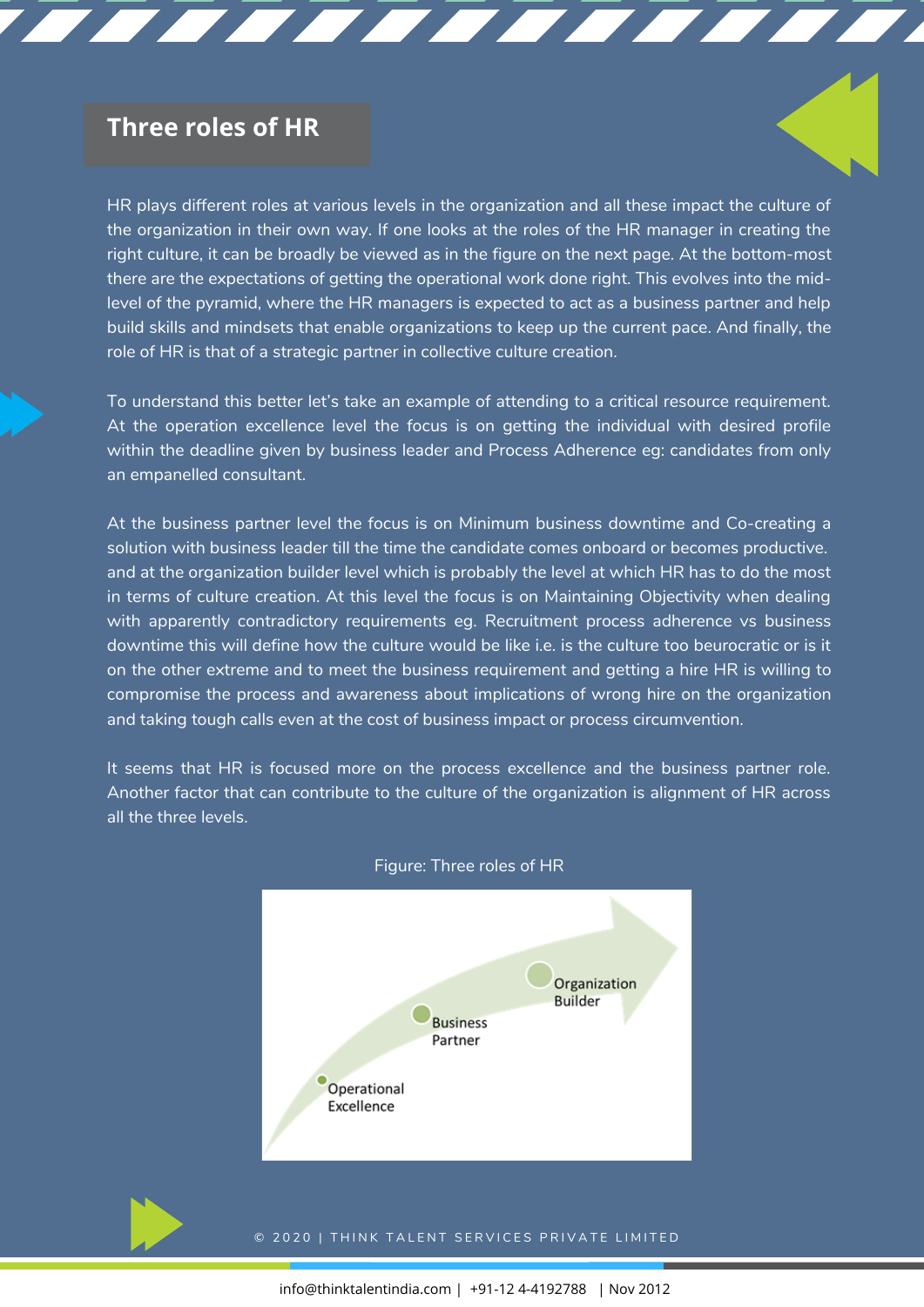## **Summary**

TTTTTTTTTTTTTT

The role of HR has significantly changed over the decades, from being just the executor of internal processes, to becoming the trusted advisor of the organization leader. As HR moves from the mandate of operational excellence to the role of organization builder, the question we must ponder is: although HR is supposed to be subject matter experts, do HR people actually have the required expertise to gear organizations and leaders for the future? And can HR expertise itself get in the way of building culture?

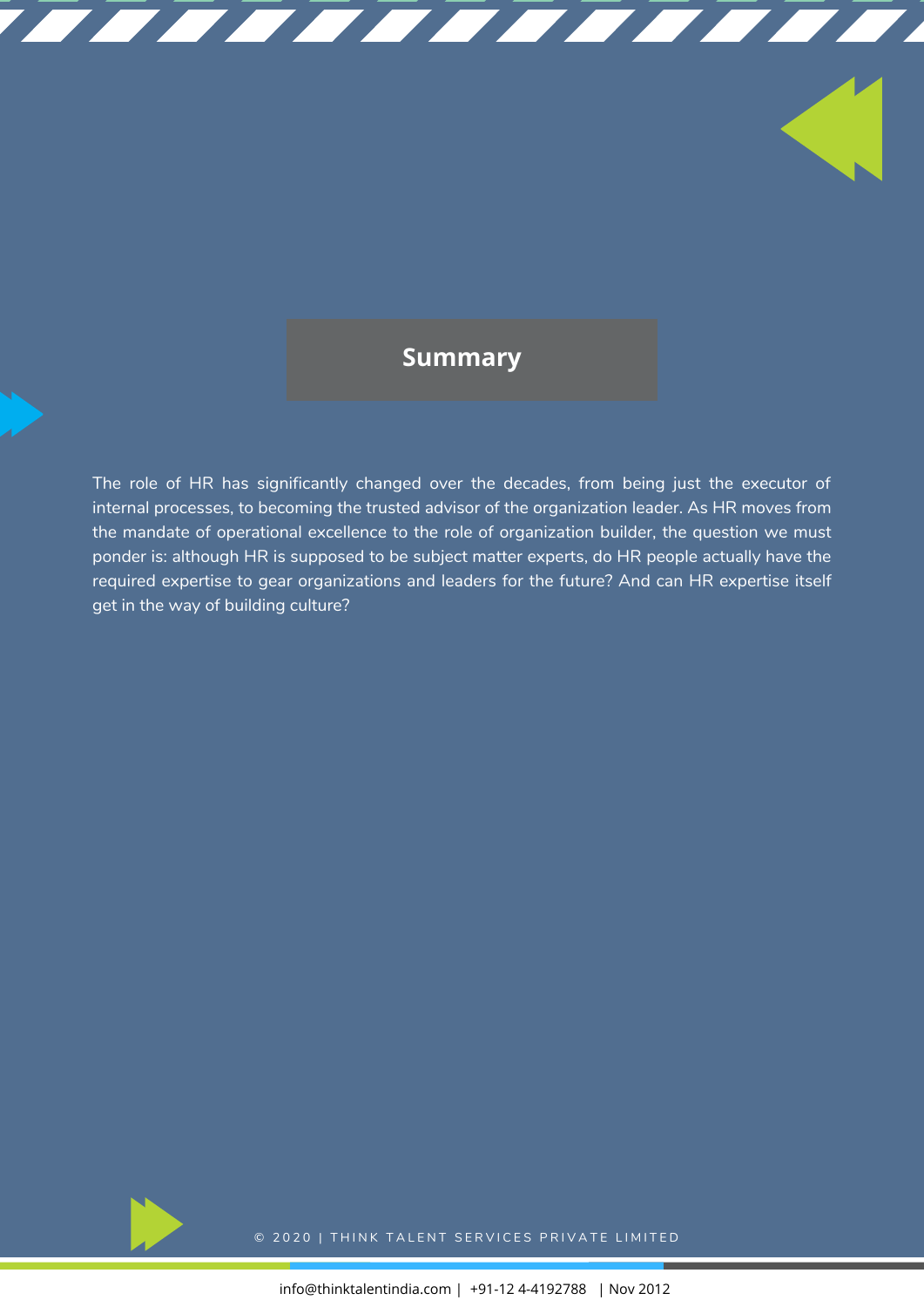## **Participants Profiles**

## **ANUSHA SURYANARAYAN**

## **HR Director – India Area at Nokia India Pvt. Ltd.**

A graduate in Psychology from Lady Shri Ram College Delhi, and a Masters in Business Administration in Human Resources from XLRI, Jamshedpur, Anusha has over 13 years of experience in Human Resources.

Anusha started her career with Coca Cola India, and then moved on to United Nations of People Strategy before joining Nokia where she is currently the Head of Sales and Marketing becoming the trusted advisor of the organization leader. As HR moves from the mandate of operational  $\epsilon$  and  $\epsilon$ , the role of organization builder, the question we must point point point point  $\epsilon$ Development Program, India as Head of HR. Post that she was with Sapient Corporation as head HR India.

Anusha enjoys working on anything related to Talent Management, Organizational Development, Change Management and Leadership development. In her many roles, she has led multiple programs related to career development, employee engagement, Asia talent development program to name a few. Her passion towards her work not only drives her to excellence but also others around her.

On the personal front, Anusha is married to Akshay. She enjoys reading, listening to music, plays guitar and works with various NGOs where she loves to teach music to the children out there

### **Dr. SHALINI LAL**

## **Vice President & Chief Human Resources Officer, Escorts Agri Machinery**

Shalini's professional area of expertise lies in the field of Organizational Change. Her work experience, publications and doctoral research all reflect this interest. Her interest in organizational change began with her work in the area of Organizational Development soon after graduating from IIM, and has been followed through in several professional roles. Besides a strong work experience in the field of change, she also has very strong academic interests in this area and hassled to her doctoral research.

### **GURMOHAN SINGH,**

## **Head Human Resources, BPTP Ltd.**

Gurmohan heads Human Resources at BPTP Ltd, a leading company in NCR's real estate. With its impressive portfolio of contemporary commercial, residential, IT park and retail development, the company is spearheading the growth and expansion of the real estate Sector. Gurmohan's last assignment was with Uninor as Associate Vice President - People & Organization.

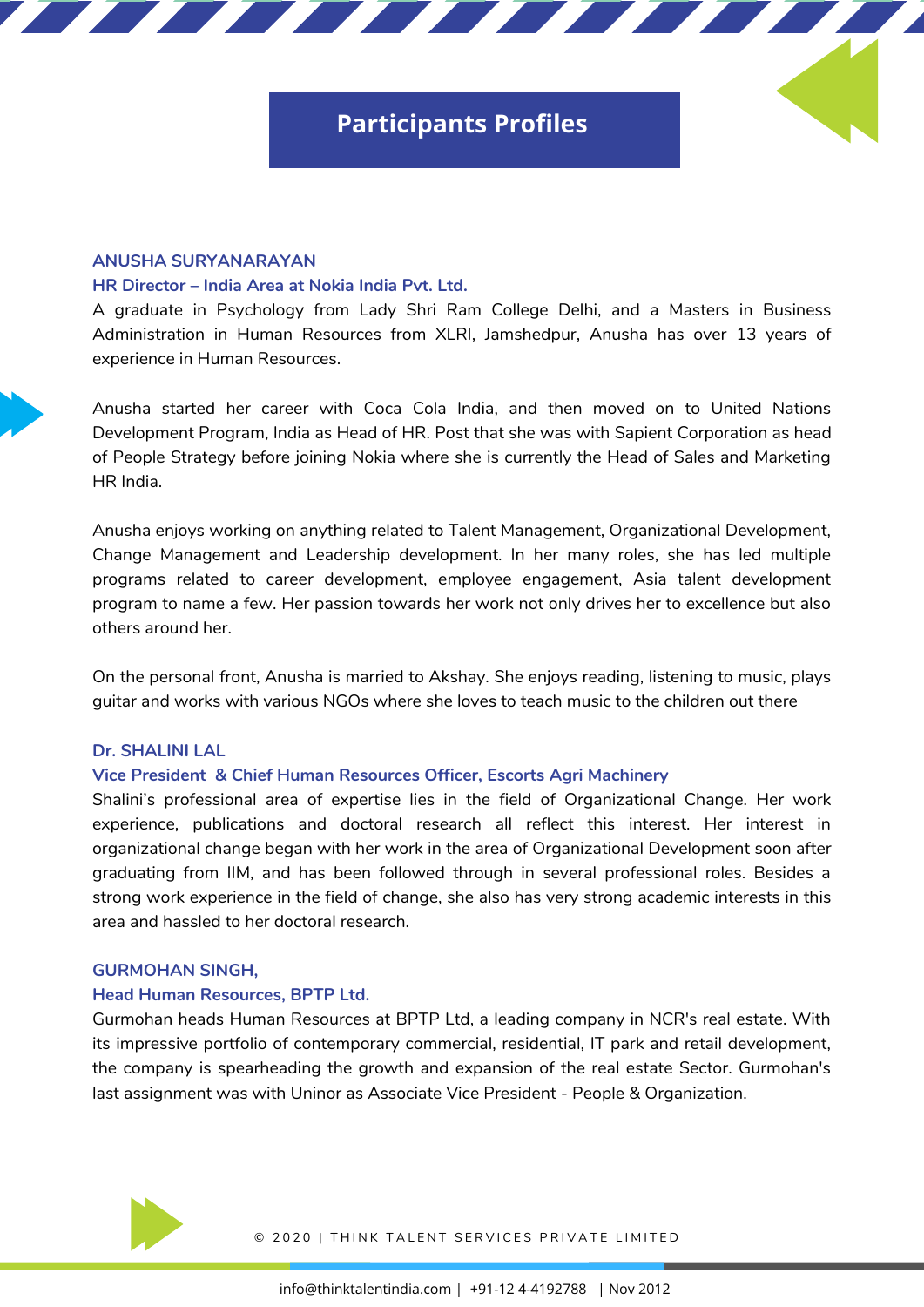## **Lipika Verma**

## **Vice President, Compensation & Benefits at GE Capital**

Lipika has done several assignments in HR Business partnering roles as well as specialised roles in the areas of Compensation & Benefits. Strategic player in the business, as member of the HR Leadership team. Have been involved in operational Human Resources, project management, also led some strategic global projects. Have experience in mergers and acquisitions as well. Sharp in execution with strong project management skills and have worked extensively across industries in Human Resources.

Specialties: Compensation & Benefits, HR Business Support, Processes & Systems, Mergers & Acquisitions

### becoming the trusted advisor of the organization leader. As HR moves from the mandate of operation of operation **P N Shukla**

## excellence to the role of organization builder, the question we must ponder is: although HR is supposed to be **Independent Consultant & Visiting Faculty**

P.N. Shukla brings a set of diverse experiences spanning over 45 years in HR. He has worked as a corporate executive, a trainer, a faculty in prestigious institutions in the country and as a HR consultant. His managerial experience in the functional leadership roles in Indian Oil Corporation, in AVBirla Group and Escorts Group was focused on large scale change management, leadership development, training, competency assessment, and performance management. His association with prestigious institutions (such as JBIMS and NMIMS in Mumbai, MDI, IIFT, LBSIM in Delhi) as a visiting faculty enriched his functional leadership role and benefited his operational experience.

### **PRANEET MEHRISH**

### **Sr. Vice President, Corporate Human Resources, The Karan Thapar Group**

Praneet Mehrish, a Post Graduate in Personnel Management & Industrial Relations from Xavier Institute of Social Service ( XISS ), of the class of 1979, has been associated with the best of organizations in India acclaimed for their HR practices, this includes Tata Steel, Essar Steel, Oracle, ST Microelectronics & Eicher .

Over the past 26 years, Praneet has specifically driven Strategic HR policies formulation & implementation, development of Appraisal Systems, OD interventions, Organizational Structuring, Manpower and resource budgetting, Compensation & Benefits management, Recruitment, Industrial Relations, Training & Development, Welfare schemes, Succession planning, Analysis & design for a Human Resource Information system etc.

## **Rahul Goswami**

### **Founder, StratVi Consultuing**

Rahul has over 3 decades of rich industrial experience. After an initial two and half years with the Power Engineering Company BHEL, he spent over twenty eight years with Ranbaxy, both overseas and in India. His recent senior management assignments, with global leadership and developmental responsibilities, included Corporate and Business Finance, Information Technology, Strategic Sourcing and Strategic Planning. He has held the position of VP-Finance, VP-Strategic Material Sourcing, VP-Strategic Planning & CIO in Ranbaxy. He has started a consulting practice, StratVi Consulting.

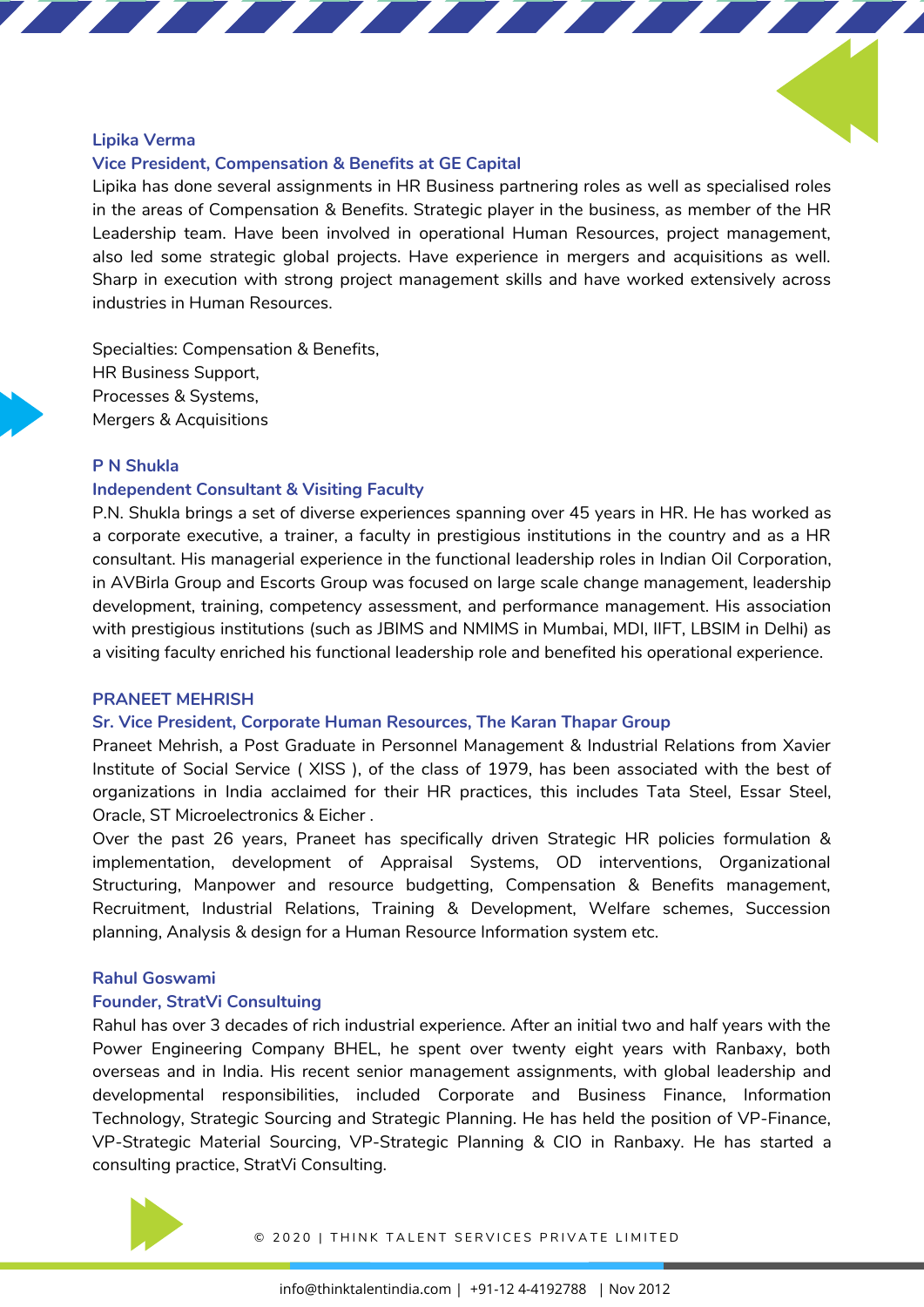## **Renu Bohra Director HR, Schenker India**

Renu Bohra has 2 decades of HR experience in multinational/ private and public sector companies in India; in service, manufacturing and engineering sector. She has a keen interest in academics, having pursued and excelled in M.Phil. from IIT Roorkee; MBA (HR), MSc (Psychotherapy & Counselling) and Senior Management Program from IIM Calcutta. Her area of work revolves around all facets of HR including Learning & Development, Talent Management, Performance Excellence and Strategic HR. She is currently Director HR of Schenker India Pvt. Ltd, a German MNC into freight forwarding and Logistics at Gurgaon.

## **SAMEER WADHAWAN**

## **VP Human Resources & Services, Coca Cola India Inc.**

Sameer takes care of the HR & Services functions for India na d South west Asia at Cocal Cola. He is an experienced and enthusiastic HR professional with over 20 years experience in excellence to the role of organization builder, the question we must point point point  $\mathbb{R}$ generalist HR Management in variety of industry sectors, including IT, Telecom , Pharmaceutical & manufacturing. He has an excellent track record in all areas of Employee Relations, Recruitment and Selection, Talent Development , Compensation and Benefits. Experienced in strategic & operational HR aspects, dealing with people at all levels in global organizations. He also specializes in the areas of start up and ramp up projects, change and transition management, talent development, coaching , mergers & spin offs and HRM

## **SANJAY CHATURVEDI,**

## **Founder, P2V**

Sanjay Chaturvedi is a seasoned HR professional with 22 years experience gained in the manufacturing, auto, processing, energy / oil and IT industries in cross-cultural international environments with a demonstrated track-record of formulating HR strategy that aligns with business objectives, integrating business process performance with people capability, initiating and managing large scale and complex HR projects at a business group level and harmonizing policies and work practices across the business group. Currently runs his own organization People to Value (P2V).

## **VIPIN ARORA**

## **Director - India C&B, Honeywell International**

Vipin Arora is the Human Resource professional with extensive experience in projects

organization, manufacturing set-up and BPO sector. Also he is well versed with all aspects of HR and Training, Employee Relations, Performance Management, Comp & Benefits. He thinks through and maintains his cool personality at all times. His methodical approach to HR policies has been extensively appreciated by one and all. He is an alumni of XLRI having experience in MNC'S like Aegis, IBM Daksh, NEW Holland Tractors, SIEL etc. His behavior and human approach to every issue make him an outstanding personality.

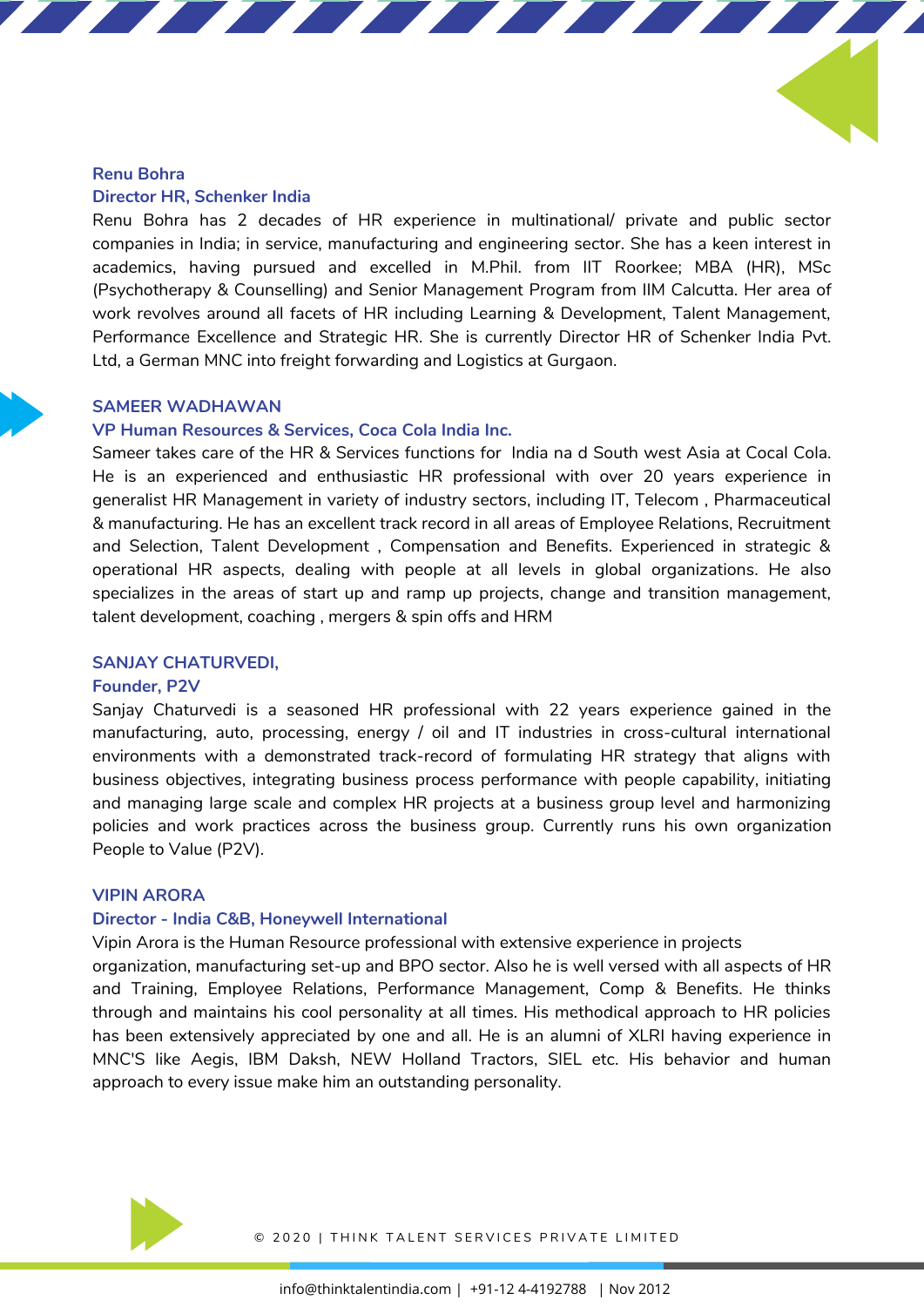### B**IMAL RATH**

## **Founder and MD, Think Talent Services Pvt Ltd.**

Bimal consults coaches and facilitates leader's team for individual development and superior performance. Bimal has over 23 years of experience across different industries, and across geographies including the USA, Middle east/Africa and APAC. His latest corporate position was as HR Director for Nokia, supporting the massive growth for the company over the last few years. He has previously held senior positions in Eicher, British Telecom and Tata Sons. He is a certified executive coach for Center of Creative Leadership, USA. Bimal is advisory board

member of several companies across industry.

## **Think Talent Facilitators**

## **Saurabh Sharma**

The role of HR has significantly changed over the decades, from being just the executor of internal processes, to Saurabh has expertise in handling the business development operations with key focus on bottom line. He has been very successful in building and maintaining relations with his customers; devising & implementing project management plans after studying current consumer insights & technology trends and effectuating the same for different consumer segments. He has successfully managed and mentored cross-functional, matrix teams across assignments. He has worked with renowned companies that offered wide exposure on diverse technologies and environments. He possesses applied knowledge and expertise in creating opportunities and expanding businesses. In his earlier corporate assignments, he has worked with a packaging MNC, the largest Indian pvt bank, and a Silicon Valley startup.

### **Vivek Tiwari**

Vivek has wide experience is in the area of Organization Development and Training & Development. He has worked with Indian and Global companies in IT, ITES, Financial and Travel sectors. His work involved designing, developing and delivering leadership interventions across levels in organizations and connecting it to the overall Talent Management process. He was one of the core members who set up the Training function for a leading European Telecom client of HCL, operating from India. He has earlier worked with American Express in their Leadership & Employee Development department. He has also served in the Training and Development wing of companies like HCLand Cendant.